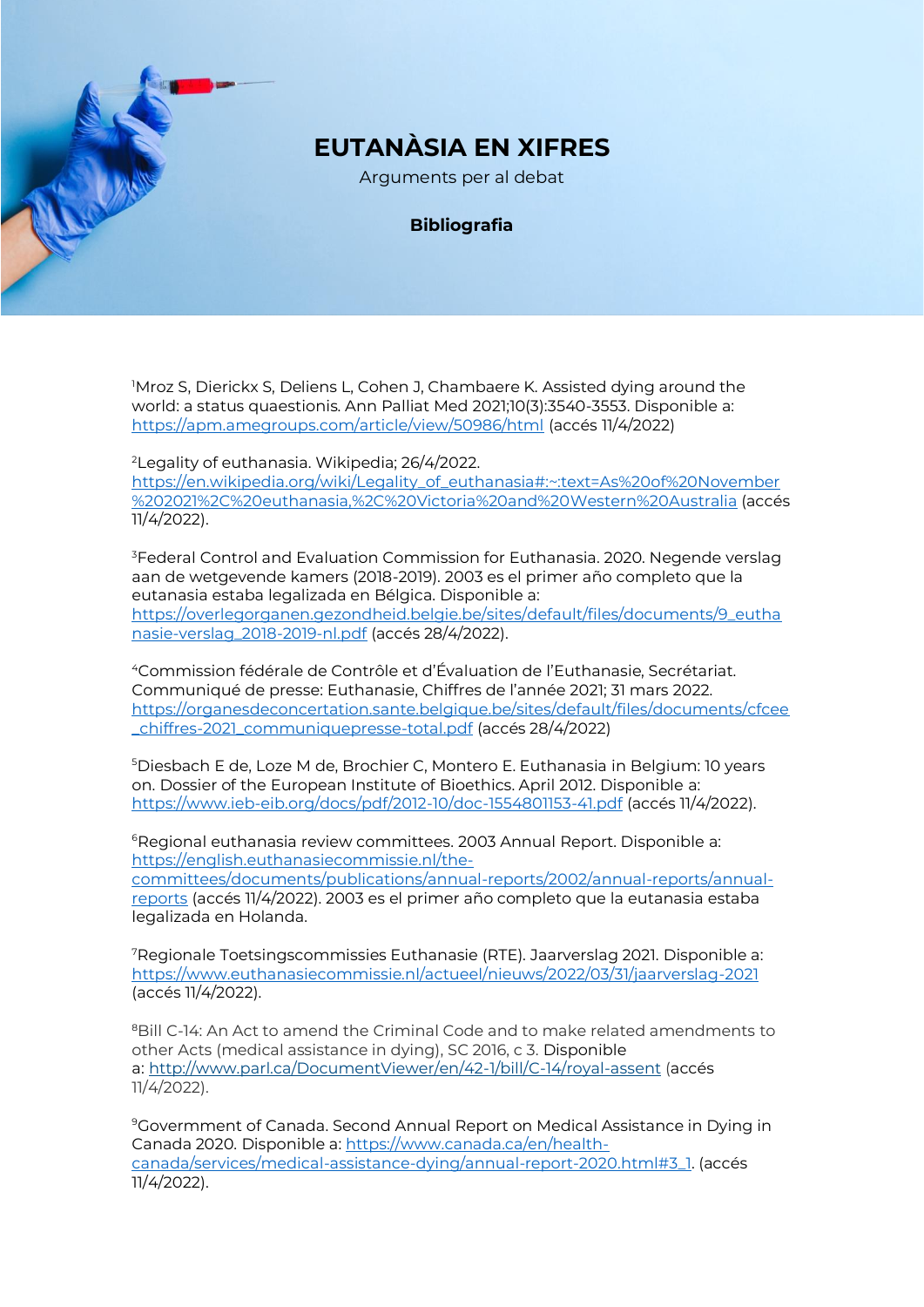<sup>10</sup>Inghelbrecht E, Bilsen J, Mortier F, Deliens L. The role of nurses in physician-assisted deaths in Belgium. CMAJ;182(9):905-10. Disponible a: <https://www.ncbi.nlm.nih.gov/pmc/articles/PMC2882450/> (accés 11/4/2022).

<sup>11</sup>Chambaere K, Vander Stichele R, Mortier F, Cohen J, Deliens L. Recent trends in euthanasia and other end-of-life practices in Belgium. N Engl J Med 2015;372:1179-81. Disponible a:<https://www.nejm.org/doi/full/10.1056/nejmc1414527> (accés 11/4/2022).

<sup>12</sup>Statistics Netherlands' database (CBS). Deaths by medical end-of-life decision; age, cause of death, 9/8/2019. Disponible a:

[https://opendata.cbs.nl/statline/#/CBS/en/dataset/81655ENG/table?ts=164600353997](https://opendata.cbs.nl/statline/#/CBS/en/dataset/81655ENG/table?ts=1646003539972) [2](https://opendata.cbs.nl/statline/#/CBS/en/dataset/81655ENG/table?ts=1646003539972) (accés 11/4/2022).

<sup>13</sup>Vanopdenbosch, L. 2018. Letter of Resignation. Associated Press [On-line]. Available: https:// [www.documentcloud.org/documents/4380081-Belgium-Euthanasia-](http://www.documentcloud.org/documents/4380081-Belgium-Euthanasia-Letter.html)[Letter.html](http://www.documentcloud.org/documents/4380081-Belgium-Euthanasia-Letter.html) (accés 20/4/2022).

<sup>14</sup>Belgian commission refers first ever case to the law. HOPE (Preventing Euthanasia and Assisted Suicide), Canberra 29/10/2015. Disponible a: [https://www.noeuthanasia.org.au/belgian\\_commission\\_refers\\_first\\_ever\\_case\\_to\\_the](https://www.noeuthanasia.org.au/belgian_commission_refers_first_ever_case_to_the_law) [\\_law](https://www.noeuthanasia.org.au/belgian_commission_refers_first_ever_case_to_the_law) (accés 11/4/2022).

<sup>15</sup>Schadenberg A. Netherlands study: 431 people were killed without explicit request in 2015. Euthanasia Prevention Coalition 30/6/2017. Disponible a: [https://alexschadenberg.blogspot.com/2017/06/netherlands-study-431-people](https://alexschadenberg.blogspot.com/2017/06/netherlands-study-431-people-were.html)[were.html](https://alexschadenberg.blogspot.com/2017/06/netherlands-study-431-people-were.html) (accés 11/4/2022).

<sup>16</sup>Smets T, Bilsen J, Cohen J, Rurup ML, Mortier F, Deliens L. Reporting of euthanasia in medical practice in Flanders, Belgium: cross sectional analysis of reported and unreported cases. BMJ 2010;341:c5174. Disponible a: <https://www.bmj.com/content/bmj/341/bmj.c5174.full.pdf> (accés 11/4/2022).

 $17$ Cohen, J., Dierickx, S., Penders, Y.W.H. et al. How accurately is euthanasia reported on death certificates in a country with legal euthanasia: a population-based study. Eur J Epidemiol 2018;33**,**689-93. Disponible a: <https://link.springer.com/article/10.1007/s10654-018-0397-5#citeas> (accés 11/4/2022).

<sup>18</sup>Raus K, Vanderhaegen B, Sterckx S, Euthanasia in Belgium: Shortcomings of the Law and Its Application and of the Monitoring of Practice. J. Med. Philos 2021: 46(1):80-107. Disponible a:<https://doi.org/10.1093/jmp/jhaa031> (accés 11/4/2022)

<sup>19</sup>Cook M. Belgium and the majesty of the law. MercatorNet, 5/1/2014. Disponible a: [https://mercatornet.com/belgium\\_and\\_the\\_majesty\\_of\\_the\\_law/15987/](https://mercatornet.com/belgium_and_the_majesty_of_the_law/15987/) (accés 11/4/2022).

<sup>20</sup>Government of Canada. Canada's new medical assistance in dying (MAID) law. 17/3/2021. Disponible a:<https://www.justice.gc.ca/eng/cj-jp/ad-am/bk-di.html> (accés 11/4/2022).

<sup>21</sup>BBC News. Víctor Escobar se convierte en el primer paciente no terminal en recibir la eutanasia en Colombia y América Latina. 8/1/2022. Disponible a: <https://www.bbc.com/mundo/noticias-59919429> (accés 11/4/2022)

<sup>22</sup> Dierickx S, Deliens L, Cohen J, Chambaere K. Euthanasia for people with psychiatric disorders or dementia in Belgium: analysis of officially reported cases. BMC Psychiatry. 2017 Jun 23;17(1):203. Disponible a: <https://pubmed.ncbi.nlm.nih.gov/28641576/> (accés 11/4/2022).